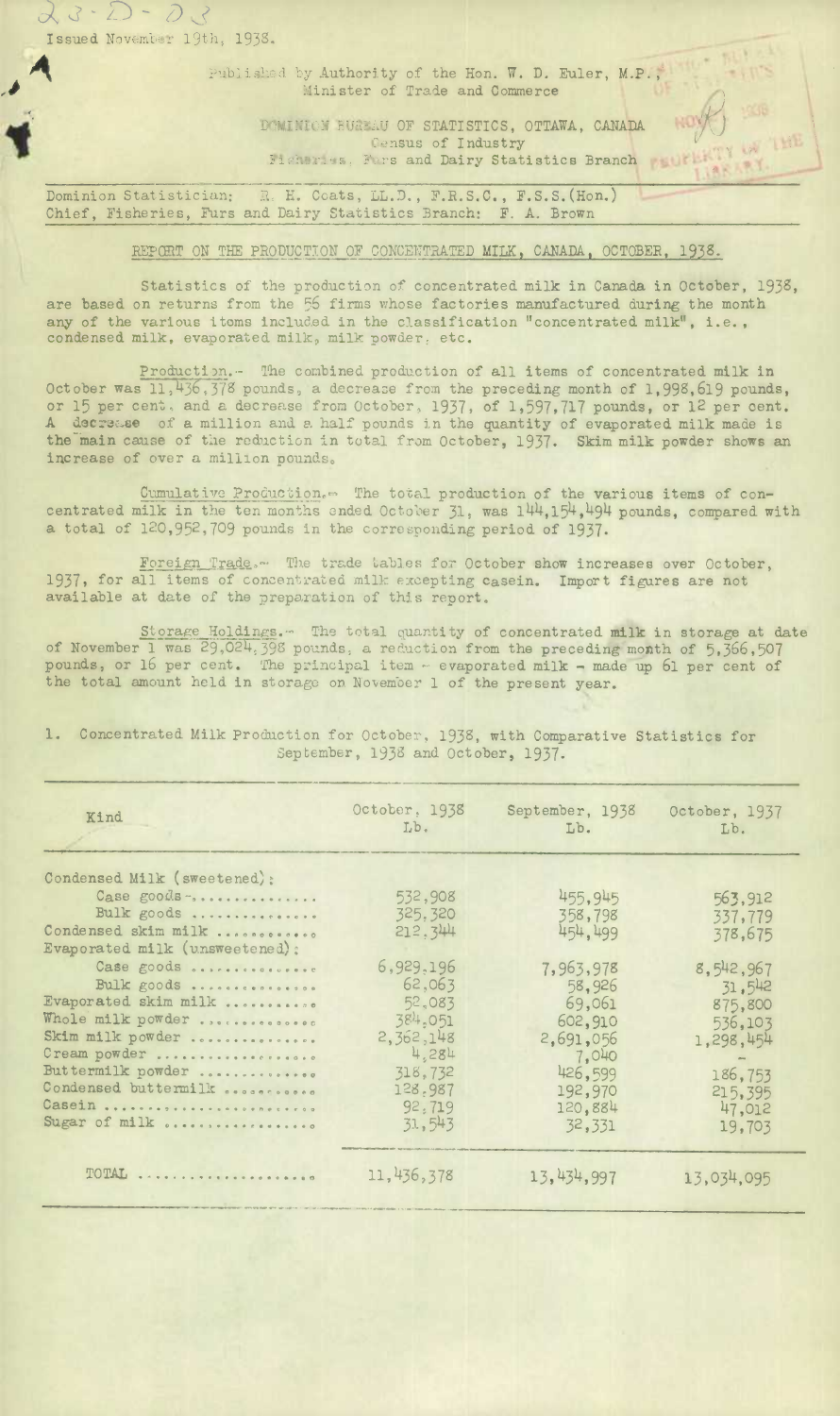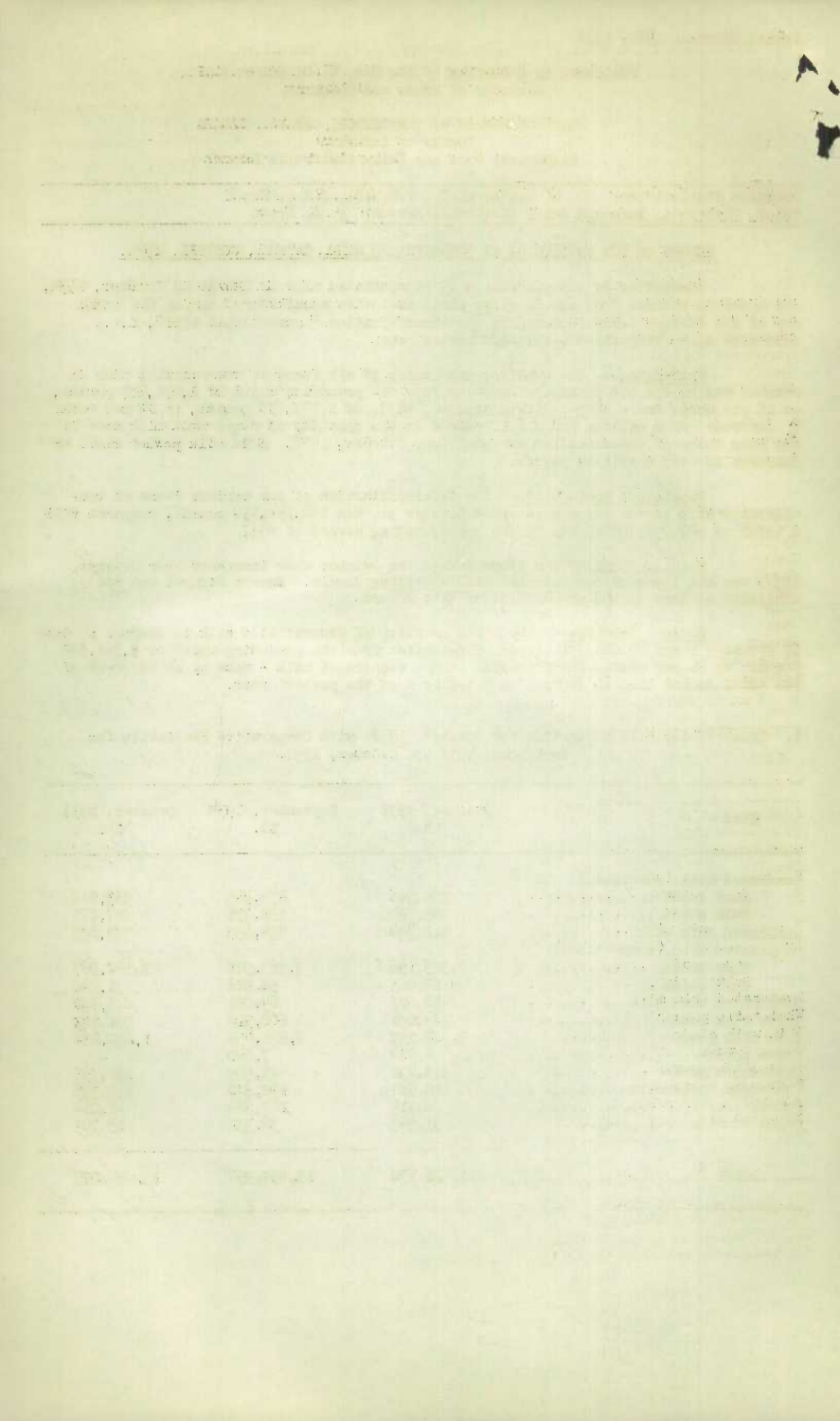Cumulative Production of Concentrated Milk for the ten Months Ended October, 31,  $2.$ 1935, with Comparative Statistics for the Ten Months ended October 31, 1937.

|                                | Ten Months Ended October 31; |             |  |  |  |
|--------------------------------|------------------------------|-------------|--|--|--|
| Kind                           | 1938                         | 1937        |  |  |  |
|                                | Lb.                          | Lb.         |  |  |  |
| Condensed Milk: (Sweetened)    |                              |             |  |  |  |
| Case goods                     | 4,796,752                    | 6,222,518   |  |  |  |
| Bulk goods                     | 3,659,129                    | 2,910,131   |  |  |  |
| Condensed skim milk            | 4, 491, 714                  | 4.260.094   |  |  |  |
| Evaporated milk; (unsweetened) |                              |             |  |  |  |
| Case goods                     | 94,399.673                   | 79,602,707  |  |  |  |
| Bulk goods                     | 554,988                      | 345.014     |  |  |  |
| Evaporated skim milk           | 584,200                      | 1, 271, 194 |  |  |  |
| Whole milk powder              | 5,985,241                    | 4,769,183   |  |  |  |
| Skim milk powder               | 23,036,535                   | 16,055,590  |  |  |  |
| Cream powder                   | 26,039                       | 29.849      |  |  |  |
| Buttermilk powder              | 3,821,328                    | 2,121,645   |  |  |  |
| Condensed buttermilk           | 1.158,565                    | 2, 247, 615 |  |  |  |
| Casein                         | 1,377,745                    | 946,098     |  |  |  |
| Sugar of milk                  | 262.585                      | 171,071     |  |  |  |
|                                | 144, 154, 494                | 120.952.709 |  |  |  |

3. Production by Months of Condensed Milk, Evaporated Milk and Skim Milk Powder for the period January to October. 1938.

|                                                                                                | Condensed Milk                                                                                                |                                                                                                                | Evaporated Milk                                                                                                                              | Skim Milk                                                                                         |                                                                                                                                  |  |
|------------------------------------------------------------------------------------------------|---------------------------------------------------------------------------------------------------------------|----------------------------------------------------------------------------------------------------------------|----------------------------------------------------------------------------------------------------------------------------------------------|---------------------------------------------------------------------------------------------------|----------------------------------------------------------------------------------------------------------------------------------|--|
|                                                                                                | Case goods<br>Lb.                                                                                             | Bulk goods<br>Lb.                                                                                              | Case goods<br>Lb.                                                                                                                            | Bulk goods<br>Lb.                                                                                 | Powder<br>Lb.                                                                                                                    |  |
| January<br>February<br>March<br>April<br>May<br>June<br>July<br>August<br>September<br>October | 432.689<br>344.599<br>430,053<br>536, 249<br>797, 323<br>329,629<br>662.408<br>274,949<br>455, 945<br>532,908 | 204, 426<br>253, 437<br>484.978<br>377, 372<br>447.573<br>470, 419<br>358,171<br>378,635<br>358,798<br>725.320 | 5,756,016<br>5.320,376<br>8, 245, 340<br>10, 495, 117<br>13, 211, 635<br>15, 152, 156<br>11, 485, 875<br>9.839.984<br>7,963,978<br>6,929,196 | 63, 342<br>31,153<br>65.190<br>54.932<br>33,557<br>47,189<br>71,572<br>67,064<br>58,926<br>62,063 | 1,079,773<br>964,782<br>1, 354, 536<br>2,067,606<br>2,860,486<br>3,457,691<br>3,205,637<br>2,992,820<br>2,691,056<br>2, 362, 148 |  |
|                                                                                                | 4. Imports and Exports of Concentrated Milk Products, October, 1938, with Comparative                         |                                                                                                                |                                                                                                                                              |                                                                                                   |                                                                                                                                  |  |

Statistics for September, 1938 and October, 1937 (a)

 $\overline{t}$ 

|                                                            | Quantity Imported                           |                           |                             | Quantity Exported                  |                                 |                                 |
|------------------------------------------------------------|---------------------------------------------|---------------------------|-----------------------------|------------------------------------|---------------------------------|---------------------------------|
| Kind                                                       | October<br>1938<br>Lb.                      | September<br>1938<br>Lb.  | October<br>1937<br>Lb.      | October<br>1938<br>Lb <sub>o</sub> | September<br>1938<br>Lb.        | October<br>1937<br>Lb.          |
| Condensed Milk<br>Evaporated Milk<br>Milk Powder<br>Casein | (b)<br><b>Britis</b><br>(b)<br>$\mathbf{b}$ | 3.449<br>94,179<br>29,573 | 1,053<br>186.557<br>191.504 | 132,800<br>2.383.400<br>474,800    | 151,900<br>2,004,400<br>342,300 | 125,200<br>2,104,100<br>435,800 |

5. Stocks of Concentrated Milk in Cold Storages, Warehouses, and Dairy Factories,<br>November 1, 1938 with Comparative Statistics for October 1, 1938 and November 1,

|                                                                                                                                                                          | $193/$ (c)                                                                                    |                                                                                               |                                                                                                    |
|--------------------------------------------------------------------------------------------------------------------------------------------------------------------------|-----------------------------------------------------------------------------------------------|-----------------------------------------------------------------------------------------------|----------------------------------------------------------------------------------------------------|
| Kind                                                                                                                                                                     | $Lb.$ (d)                                                                                     | $Lb.$ (d)                                                                                     | November 1, 1938 October 1, 1938 November 1, 1937<br>Lb.                                           |
| Condensed Milk<br>Condensed skim milk<br>Evaporated mill<br>Evaporated skim milk<br>Whole milk powder<br>Skim milk powder<br>Buttermilk powder<br>Cream powder<br>Casein | 745,019<br>517,128<br>17, 575, 854<br>1,612,925<br>6,711,938<br>1,430,942<br>7,051<br>423.541 | 1,035,032<br>672.210<br>21,974,360<br>1,815,331<br>6,824.933<br>1,541,293<br>4,180<br>523,566 | 518,739<br>285.466<br>13, 534, 786<br>15,832<br>605,059<br>1,938,868<br>124,370<br>2.497<br>78.003 |
| TOTAL                                                                                                                                                                    | 29,024,398                                                                                    | 34,390,905                                                                                    | 17,103.620                                                                                         |

(a) External Trade Report - "Imports and Exports of Milk and Its Products and Eggs".

(b) Not yet available.<br>
(c) Agricultural Branch -- "Stocks of Dairy and Poultry Products".<br>
(d) Owned and held by and / or for manufacturers.